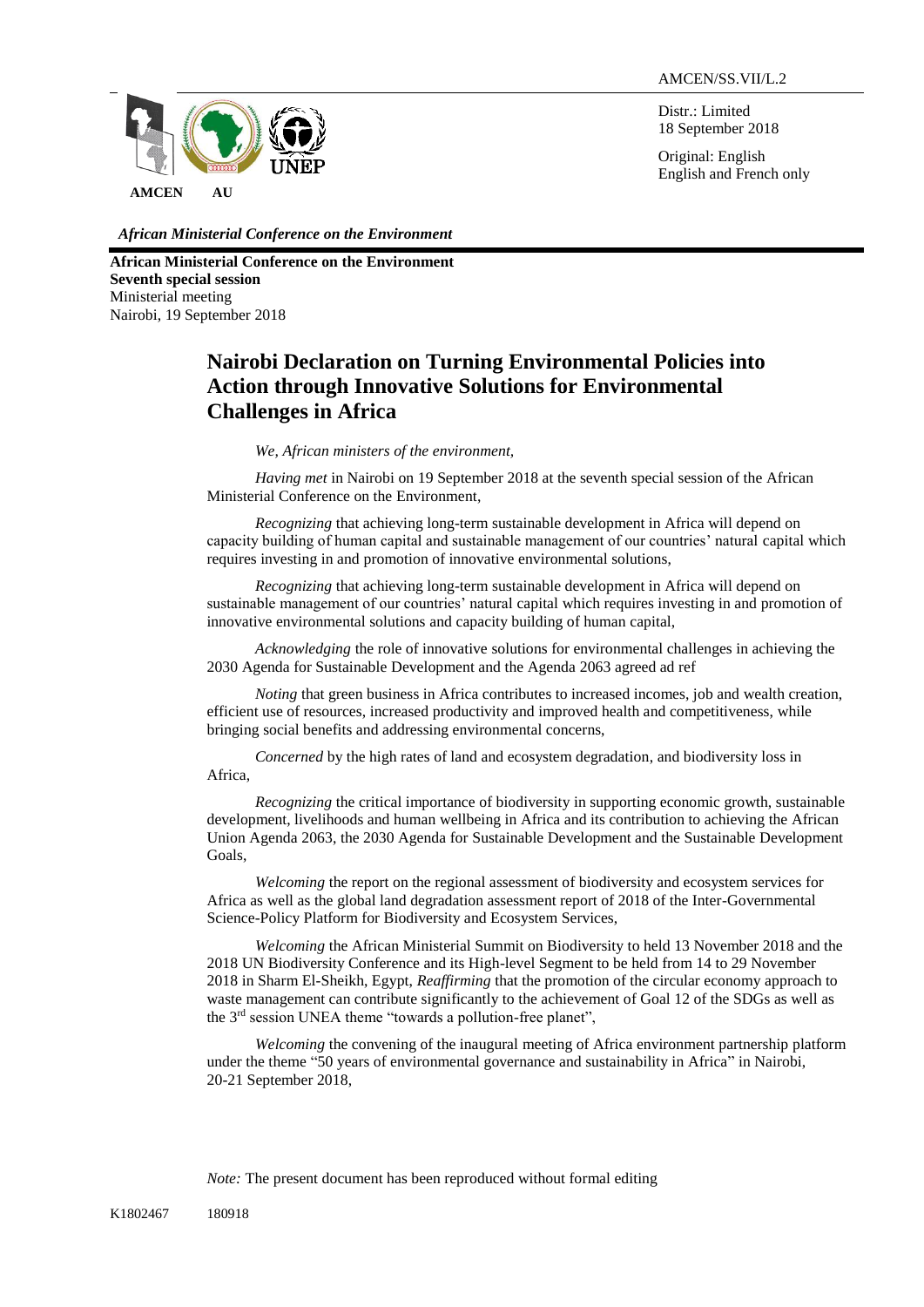*Recalling* the 2008 Libreville Declaration on Health and Environment in Africa, through which African countries committed to, inter alia, establish a health-and-environment strategic alliance, as the basis for plans of joint action,

*Taking note* of the 2018 Kigali Agreement Establishing the African Continental Free Trade Area which recognises the need for environmental protection and overall sustainable development,

*Welcoming* the 2003 Amended Convention on Nature and Natural Resources that came into force on July 10, 2016,

*Noting* that women and youth play a critical role as agents of change in empowering families, communities and nations to spur innovative environmental solutions in Africa,

*Aware* of the forthcoming fourth session of the United Nations Environment Assembly of the United Nations Environment Programme, to be held from 11-15 March 2019 in Nairobi under the theme "Innovative solutions for environmental challenges and sustainable consumption and production",

*Determined* to strengthen our efforts in investing in and prioritizing innovative approaches and actions to unlock inclusive wealth while sustainably managing the environment and natural resources,

*Hereby declare our resolve:*

1. To renew and reaffirm our commitment to promote and invest in innovative environmental solutions to contribute to the reduction of challenges on environmental resources, create wealth and jobs for Africa's socio-economic transformation;

2. To agree to continue to support the African Environmental partnership platform as a vehicle to promote the sharing of innovative solutions for environmental challenges in Africa to empower member States, innovators, the private sector, micro-small and medium enterprises and civil society to invest in and use innovative approaches to address environmental challenges,

3. To support and promote the continued role of AMCEN, NEPAD Planning and Coordination agency, AUC, and other partners in using the African environment platform as an avenue to create new, and strengthen existing partnerships with different stakeholders to share experiences and lessons, improve coordination with member States and regional institutions and processes on environmental governance and sustainable development in Africa,

4. To commit to the integration of innovative solutions into our countries' national development agendas and to create awareness at the subnational and local levels among business and local communities on the positive environmental, health and socioeconomic impacts of investing in innovative solutions,

5. To urge African States to invest in and prioritize the urgently needed innovative approaches and start the intrinsic implementation of innovative solutions for environmental challenges that unlock inclusive wealth and simultaneously build climate resilience, while supporting the achievement of the multiple targets of the Sustainable Development Goals;

6. To agree to support green business development by formulating policies, laws, guidelines and programmes to promote sustainable industrialisation and safeguard the environment and natural resources;

7. To agree to develop and strengthen gender-responsive policies to empower African women and youth to engage in innovative solutions to access affordable and clean energy and address environmental and sustainable development challenges, to create jobs and wealth;

8. To agree to take action to strengthen national capacities to collect and manage scientific and quantitative data and information on the state of the environment and natural resources to create opportunities for innovative solutions for environmental challenges and smart investment choices;

9. To call upon civil society and the private sector in Africa to commit, individually and collectively, to promoting and investing in innovative solutions for environmental challenges in order to achieve sustainable development in Africa;

10. To request the Executive Director of the United Nations Environment Programme, other relevant United Nations agencies, development partners and the international community to strengthen support for African countries in undertaking studies and assessments and in developing policies, programmes, resource mobilization, projects and measures that contribute to innovative solutions for environmental challenges, by providing adequate, predictable and sustainable means of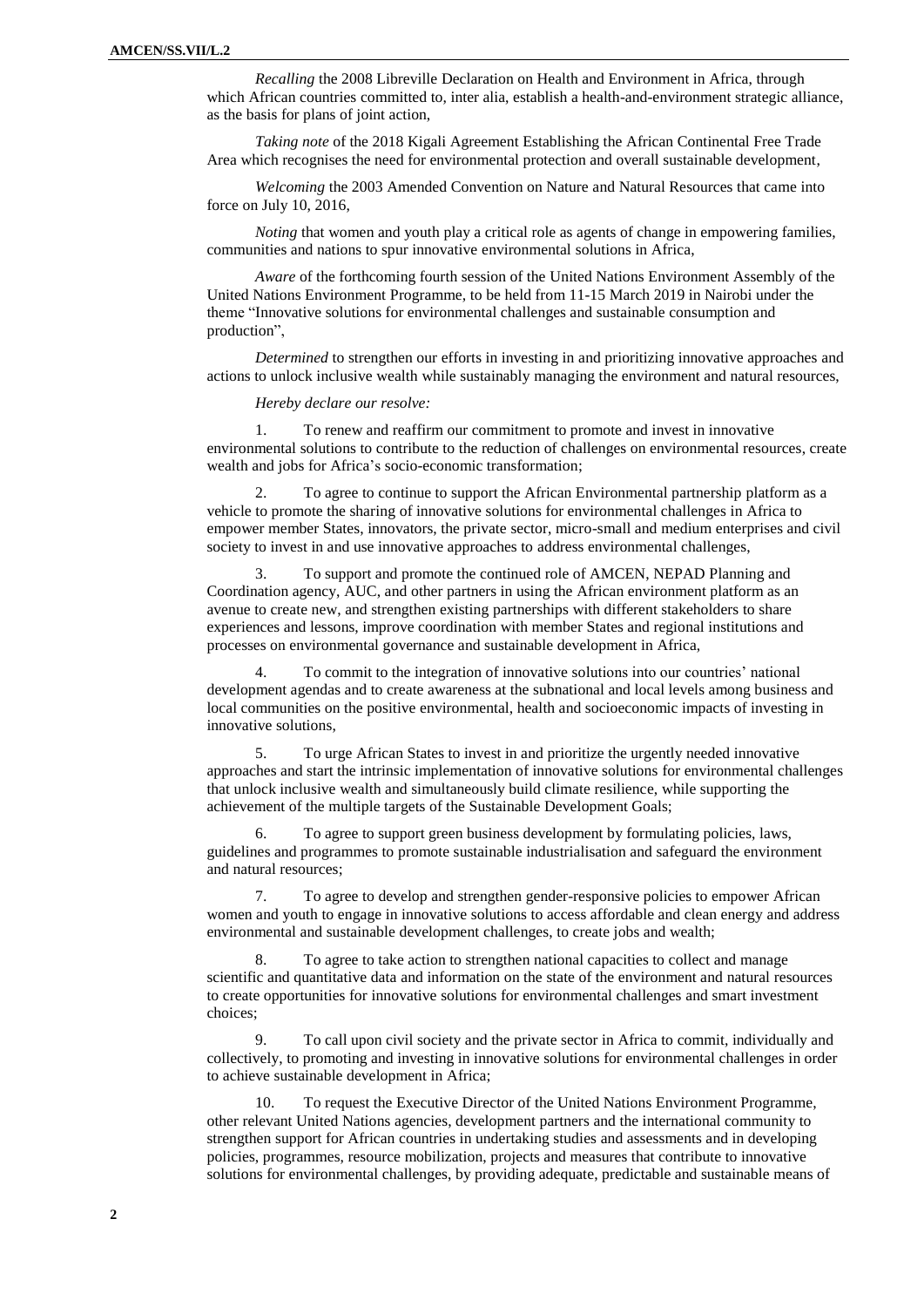implementation, including financial support, the development and transfer of appropriate technology and capacity-building including in accordance with the Addis Ababa Action Agenda;

11. To encourage member States to actively participate in the fourth session of the United Nations Environment Assembly of the United Nations Environment Programme, to be held in Nairobi from 11 to 15 March 2019;

12. To mandate the President of the African Ministerial Conference on the Environment and its Bureau to coordinate the African group to develop common understanding and positions and speak with one voice during the fourth session of the United Nations Environment Assembly;

13. To urge member States to continue deliberations on issues of most importance and common interest to Africa in these negotiations, such as the poverty environment nexus, land degradation, environmental displacement and migration, energy security, food security, green business development, chemicals and waste management and biodiversity loss, among others, with a view of formulating resolutions and concluding a ministerial outcome document during the fourth session of the United Nations Environment Assembly;

14. To agree to nominate [XXXX] member States as Africa's representatives to the Bureau of the fourth session of the UN Environment Assembly;

15. To reaffirm the request to the African Union Commission to coordinate the African group to develop common understanding and positions on various issues and speak with one voice during the upcoming 2018 UN Biodiversity Conference, the next CITE's COP and further strengthen such coordination during future UN Biodiversity Conference;

16. To agree to develop a common understanding or position on the development of the post 2020 biodiversity framework and request the NEPAD Planning and Coordination Agency, African Union Commission, regional economic communities and partners to provide support to African countries in the regional consultative engagements for the post-2020 Biodiversity framework;

17. To reaffirm Africa's full support to the Arab Republic of Egypt in convening and hosting the African Ministerial Summit on Biodiversity to be held on 13 November 2018, the 2018 UN Biodiversity Conference, its high-level segment and fourteenth meeting of the Conference of the Parties to the Convention on Biological Diversity and its Protocols to be held in Sharm El-Sheikh, Egypt from 14 to 29 November 2018, under the theme "Investing in biodiversity for people and planet";

18. To agree to develop, with the support of partners, a Pan-African Agenda on ecosystem restoration for increased resilience.

19. To support the proposal calling upon the UN General Assembly at its 73rd session to designate 2021-2030 as the "United Nations Decade of Ecosystem Restoration";

20. To note with concern the threat that climate change currently poses on the development efforts in the African countries, and the urgent need to tackle the immediate, short and medium-term adaptation challenges facing African countries. We also acknowledge the actions taken to tackle climate change, both on mitigation and adaptation, would enhance efforts to achieve sustainable development goals and enhance disaster risk reduction capacities;

21. To urge all parties to continue to fulfil their commitments under the Convention and its Kyoto Protocol, further urge all parties to confirm their commitment to the Paris Agreement through fulfilling their respective commitments and responsibilities identified in the Paris Agreement, with developed countries taking the lead, both individually and collectively, through providing ambitious quantified economy wide emissions reductions that is a reflection of their level of development, and provisions of predictable, sustainable means of implementation, in particular financial resources, and for developing countries communicating their nationally determined contributions;

22. Stresses that the spirit and aim of the Paris Agreement to enhance ambition of action and support, while acknowledging that level of ambition of developing countries is directly related to level of ambition and provisions of support provided by developed country parties. In this regard, it is crucial that the outcomes of COP24 in Katowice reflect the spirit of the Paris agreement and the delicate balance between its elements, in particular, those related to action and support and transparency, taking into consideration that adaptation and finance are core elements of the Paris Agreement and cornerstones for effective operationalization of the Agreement;

23. To stress on the importance of enhancing accessibility, predictability and sustainability of means of implementation, in particular finance, and we note with concern the rolling back of the pledges by some developed countries, together with the significant decrease of the climate change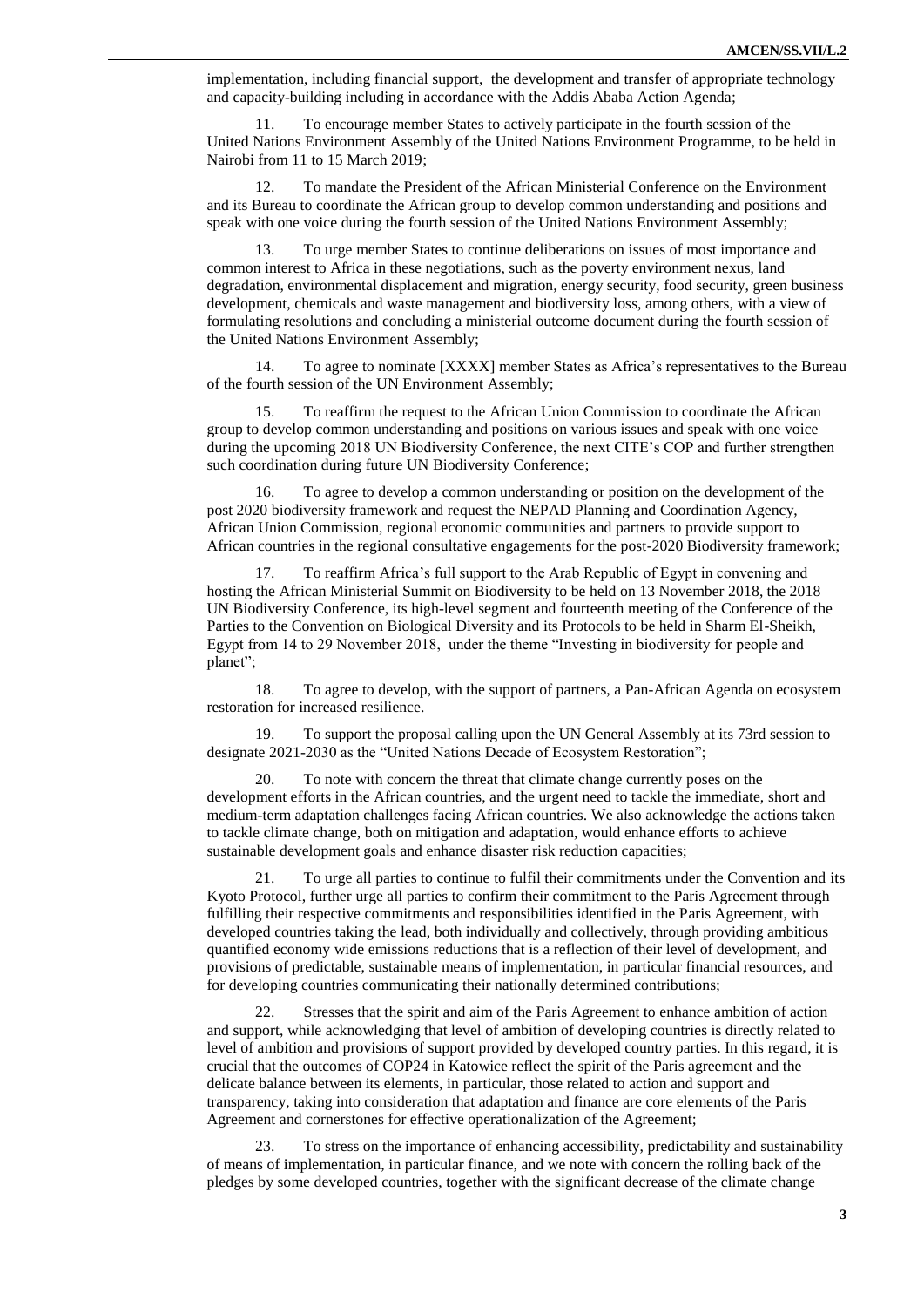allocation in the 7th replenishment period of the GEF, which might negatively impact actions to tackle climate change. In this regard, we call on the development partners to ensure a meaningful and adequate first replenishment process of the GCF that would focus on achieving ambitious results both in mitigation and resilience building. Such replenishment should reflect the envisaged progression of provisions of finance beyond the level of the initial resource mobilization;

24. To reaffirm that adaptation is a priority for Africa, and we expect that the outcomes of COP24 lead to the operationalization of the global goal on Adaptation, and the enhancement of the global action towards supporting African countries national efforts to tackle adaptation, and further invites development partners to engage constructively in the donor roundtable on AAI to be held on the margins of the UNGA in New York on the 24th of September 2018;

25. To welcomes the progress made to date in the operationalization of the AAI and AREI and commends the commitment of H.E. Ali Bongo Ondimba President of the Republic of Gabon, Chair of CAHOSCC in supporting the AAI, and the efforts by HE. Alpha Conde President of The Republic of Guinea, chair of the board of AREI, in leading the work to operationalize AREI;

26. To recognize the priority of safeguarding food security and eradicating hunger, and acknowledge the vulnerabilities of agriculture and food production systems in Africa to the adverse impacts of climate change, we stress on the importance that Koronivia joint work on agriculture provide recommendation on resilience building of agriculture and food production systems;

27. To stress on the importance of technology development and transfer as a main enabler to tackle climate change, in this regard, we call on developed country parties to enhance technology transfer of low emission and climate resilient technologies to African countries on concessional and preferential terms to assist them to achieve their nationally determined contributions. We further reiterate the importance of enhancing capacity building of African countries as part of the enablers to plan and implement climate actions on the national level;

28. To reiterate that the measures taken to combat climate change, including unilateral ones, should not lead to unjustifiable discrimination or disguised restriction on international trade specially exports from Africa;

29. To note the efforts put forward to achieve successful outcome of the Talanoa dialogue, and highlight the importance of ensuring that any outcomes of this process would reflect the views of all participants and ensure that it covers all issues related to climate change, in particular mitigation, adaptation and means of implementation;

30. To reiterate African countries' commitment to take appropriate actions, in line with their national circumstances and capacities, and as part of Africa's fair share of the global action towards tackling climate change;

31. To agree to enhance the negotiation capacity of African negotiators through promoting and strengthening the existing UNEP's environmental diplomacy programme and platforms so as to strengthen African common positions on various environment issues,

32. To support the 2018 Agreement Establishing the African Continental Free Trade Area in Africa, as a means of facilitating the protection of the environment and overall inclusive growth and sustainable development that are necessary to protect human, animal or plant life or health;

33. To encourage member States to actively participate in the third Inter-Ministerial Conference on Health and Environment in Africa, to be held in Libreville, 9 to 12 October 2018, under the theme "Health and environment strategic alliance: a catalysis for action on the Sustainable Development Goals in Africa";

34. To reaffirm our support to Kenya in hosting the Sustainable Blue Economy Conference, to be held in Nairobi from 26 to 28 November 2018 which will promote innovative blue economy strategies in our countries and contribute to the implementation of the Agenda 2063 and 2030 Agenda for Sustainable Development;

35. To urge African states to promote the growth and development of the regional ocean sector in a sustainable blue economy pathway and support the mainstreaming of aquatic biodiversity in all productive sectors with a view to sustainably harnessing the blue economy,

36. To encourage member States to actively participate in the first extraordinary meeting of the Conference of the Parties of the Bamako Convention on the Ban of the Import into Africa and the Control of Transboundary Movement and Management of Hazardous Wastes within Africa to be held in Khartoum, on 25 and 26 February 2019;